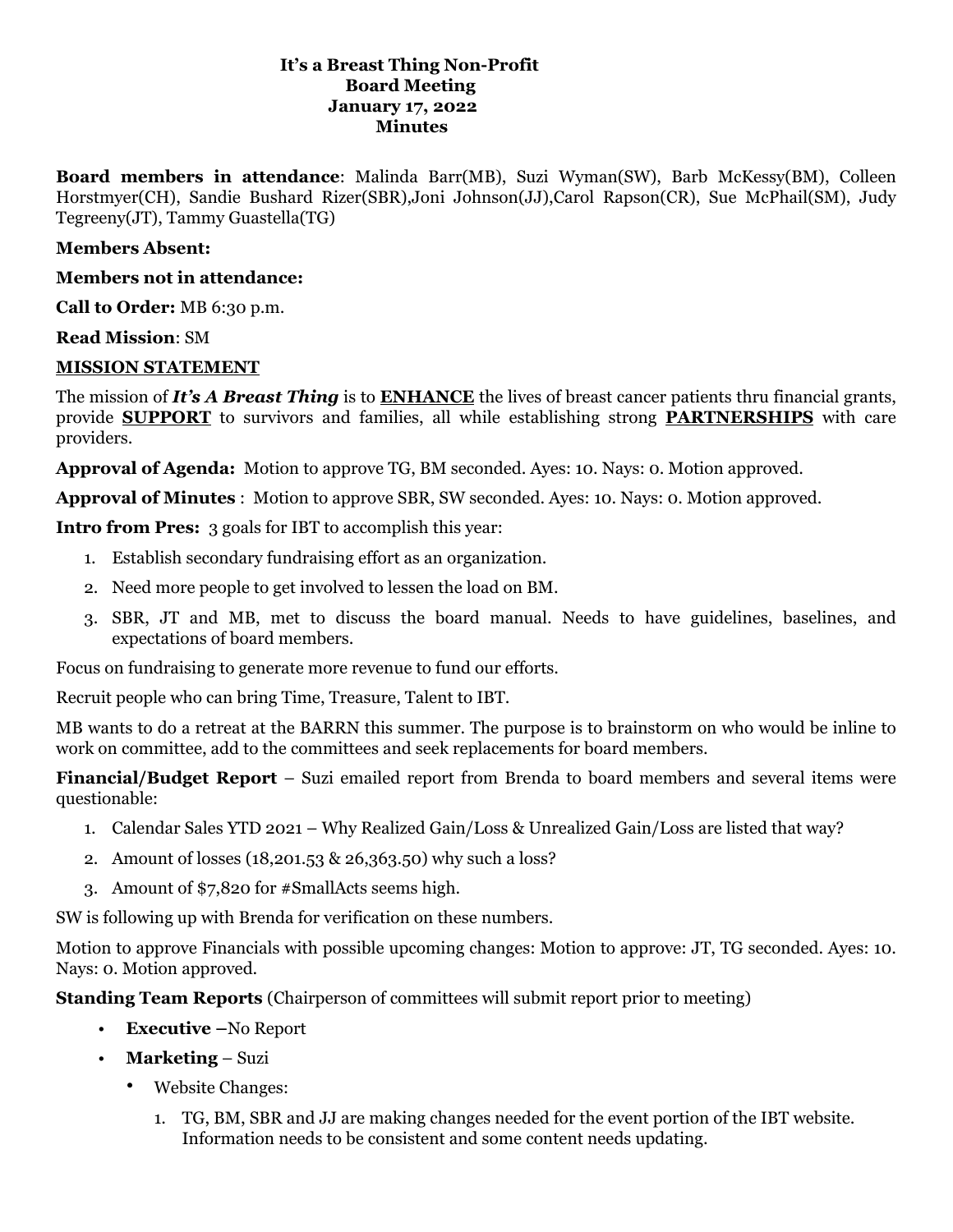2. Question asked about cost increase for bra decorators and exhibitors so changes can be made to the website, but MB doesn't want any increases.

## • **Event -** Suzi

Profit from 2021 - \$50,000 includes calendar sales and the event.

TG asked if donations were included in this number and SW said they were not.

TG is breaking down cost/expenditures from event and will distribute and JJ wants to share this information with OUTREACH.

Theme for 2022 – Careers/It Takes a Community

TG is contacting Eagle Eye to negotiate pricing for 2022 event.

## • **Development**

SBR, JT and MB met to discuss the Board Manual and what it should look like. Should be a fluid living document, with guidelines, baselines and expectations of board members. Will be sent electronically to board members by the February Board Meeting.

### • **Grants:** Suzi

- 1. Total awarded in 2021 168
- 2. Grand Total Grants 483

\$1,000 grant received from the Sparrow Foundation.

If anyone knows of grants that are available. Let JT know and she will submit the paperwork.

# • **OUTREACH -** Joni

- 1. New Committee Member, Tiffany Wilson (2022 Calendar Model)
- 2. QR Code Update

JJ would like QR code updated due to the lack of information.

MB wants to know how the code is used and who the target audience is.

Who do we want to communicate with and who would benefit from this.

CR is looking at the content from a medical standpoint and making sure information is up to standards. JJ will follow up at February meeting.

- 3. Fundraising
	- a. February E.L. Title Boxing On Hold
	- b. Front Room Underfashions On Hold
	- c. Golf Outing (TBD) Possibly next year
- 4. #SmallActs Judy

JT suggested creating a newsletter that will be sent to donors, sponsors, companies, vendors, exhibitors, models, grant recipients, etc.

The content will be determined by board members and JT will create it and send it out. There could be a special promotion included in each newsletter.

MB is sending a list of categories and each board member needs to choose 5 that you would like to see in the newsletter. The QR code will be included.

Board members need to submit content to JT at least 1 ½ months prior to publication.

The July 15<sup>th</sup> deadline for sending content is approx. June 3<sup>rd</sup>.